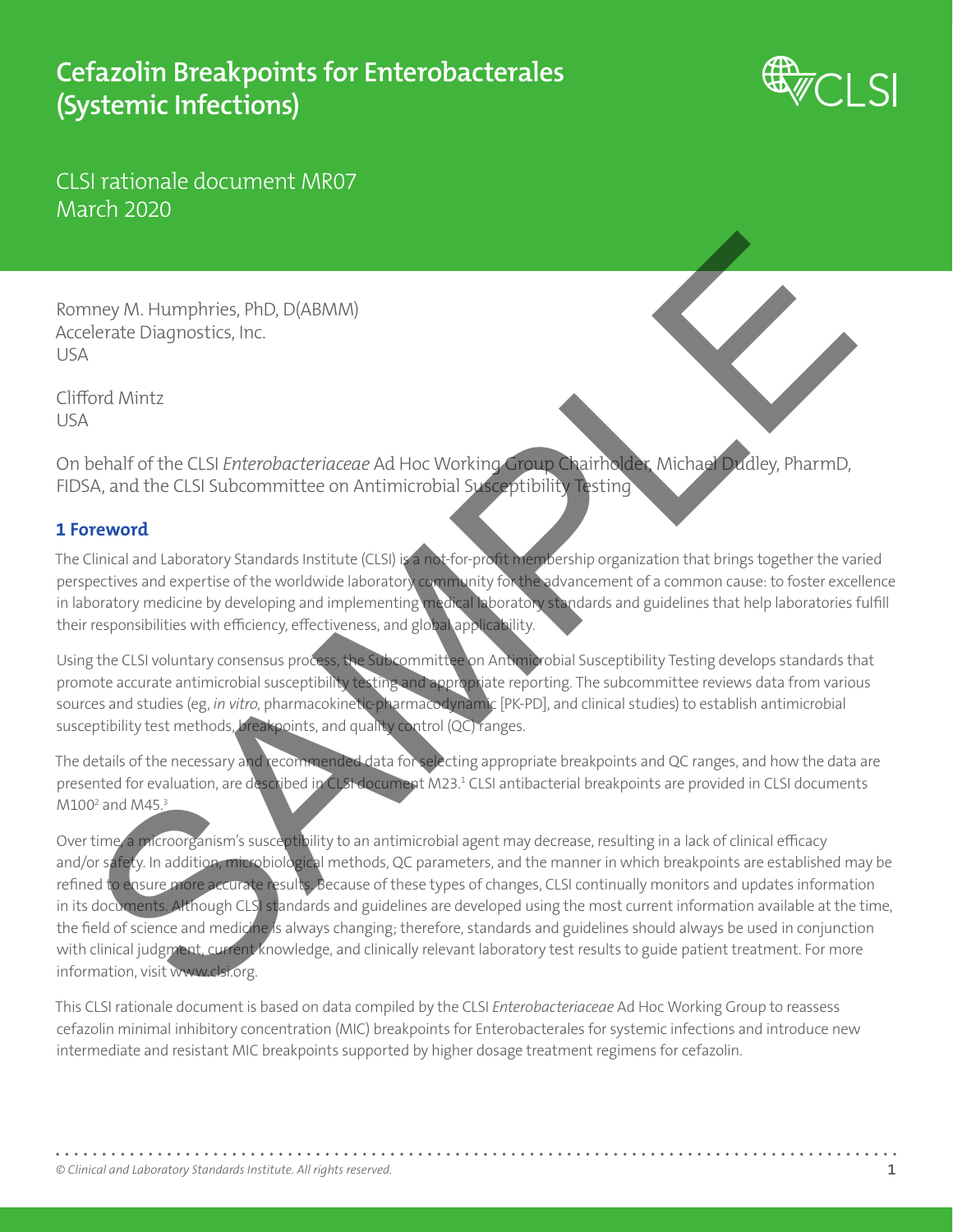### **2 A Note on Terminology**

As of January 2020, the term *Enterobacteriaceae* has been replaced with Enterobacterales. For consistency with CLSI document M100,<sup>2</sup> Enterobacterales is used in MR07. In some instances (eg, the name of the working group that originally compiled the data), *Enterobacteriaceae* is necessarily retained.

### **3 Introduction**

Cephalosporins are a large class of antimicrobial agents that contain a six-membered dihydrothiazine ring moiety fused to a β-lactam ring with broad-spectrum antimicrobial activity against gram-positive and gram-negative bacteria. These compounds are derivatives of 7-aminocephalosporanic acid, with various modifications at several ring positions that result in differences in antimicrobial activity, β-lactamase stability, and pharmacokinetic (PK) properties.<sup>4</sup> The bactencidal action of cephalosporins is mediated by their strong binding affinity for penicillin-binding proteins (PBPs). This affinity leads to the inhibition of bacterial cell wall synthesis and, ultimately, cell death.<sup>4</sup> informing with bood-good materials according and content in a skenenbeed dinydrohiazine connectly test to a<br>stateminic with bood-good materials activity against gram-positive and gram-regaliteration<br>intervalses of 7 animog

Cefazolin is a parenterally administered, first-generation cephalosporin that exhibits bactericidal activity against a wide variety of gram-positive and gram-negative bacteria, including methicillin-susceptible *Staphylococcus aureus* (MSSA), coagulase-negative *Staphylococcus* spp., penicillin-susceptible *Streptococcus pneumoniae*, *Streptococcus* spp., *Moraxella catarrhalis*, *Escherichia coli*, *Klebsiella pneumoniae*, and *Proteus mirabilis.*<sup>5</sup>

Cefazolin is approved by the US Food and Drug Administration (FDA) for the treatment of  $6$ :

- Respiratory tract infections caused by *S. pneumoniae, Klebsiella* spp., *Haemophilus influenzae, S. aureus*, and group A β-hemolytic streptococci
- Urinary tract infections caused by *E. coli, P. mirabilis, Klebsiella* spp., and some strains of *Enterobacter* and *Enterococcus*
- Skin and skin structure infections caused by *S. aureus*, group A β-hemolytic streptococci, and other strains of *Streptococcus*
- Biliary tract infections caused by *E. coli, Streptococcus, P. mirabilis, Klebsiella* spp., and *S. aureus*
- Bone and joint infections caused by *S. aureus*
- Genital infections caused by *E. coli, P. mirabilis, Klebsiella* spp., and some strains of *Enterococcus*
- Septicemia caused by *S. pneumoniae, S. aureus, P. mirabilis, E. coli,* and *Klebsiella* spp.
- Endocarditis caused by *S. aureus* and group A β-hemolytic streptococci
- Perioperative prophylaxis

The FDA-approved parenteral administration schedule for cefazolin in adult patients is shown in Table 1.

### **Table 1. Recommended Dosage Schedule for Cefazolin in Adult Patients**6 (FDA. Cefazolin for injection USP prescribing information.)

| <b>Type of Infection</b>                     | <b>Dosage</b>             |
|----------------------------------------------|---------------------------|
| Moderate to severe infections                | $0.5-1$ g every 6-8 hours |
| Mild infections caused by susceptible        | 250-500 mg every 8 hours  |
| gram-positive streptococci                   |                           |
| Acute uncomplicated urinary tract infections | 1 g every 12 hours        |
| Pneumococcal pneumonia                       | 500 mg every 12 hours     |
| Severe life-threatening infections           | 1-1.5 g every 6 hours     |
| (eg, endocarditis, septicemia)               |                           |

The predominant mechanisms of resistance to cefazolin in gram-negative bacteria include

agent for the treatment of many invasive and noninvasive infections caused by susceptible